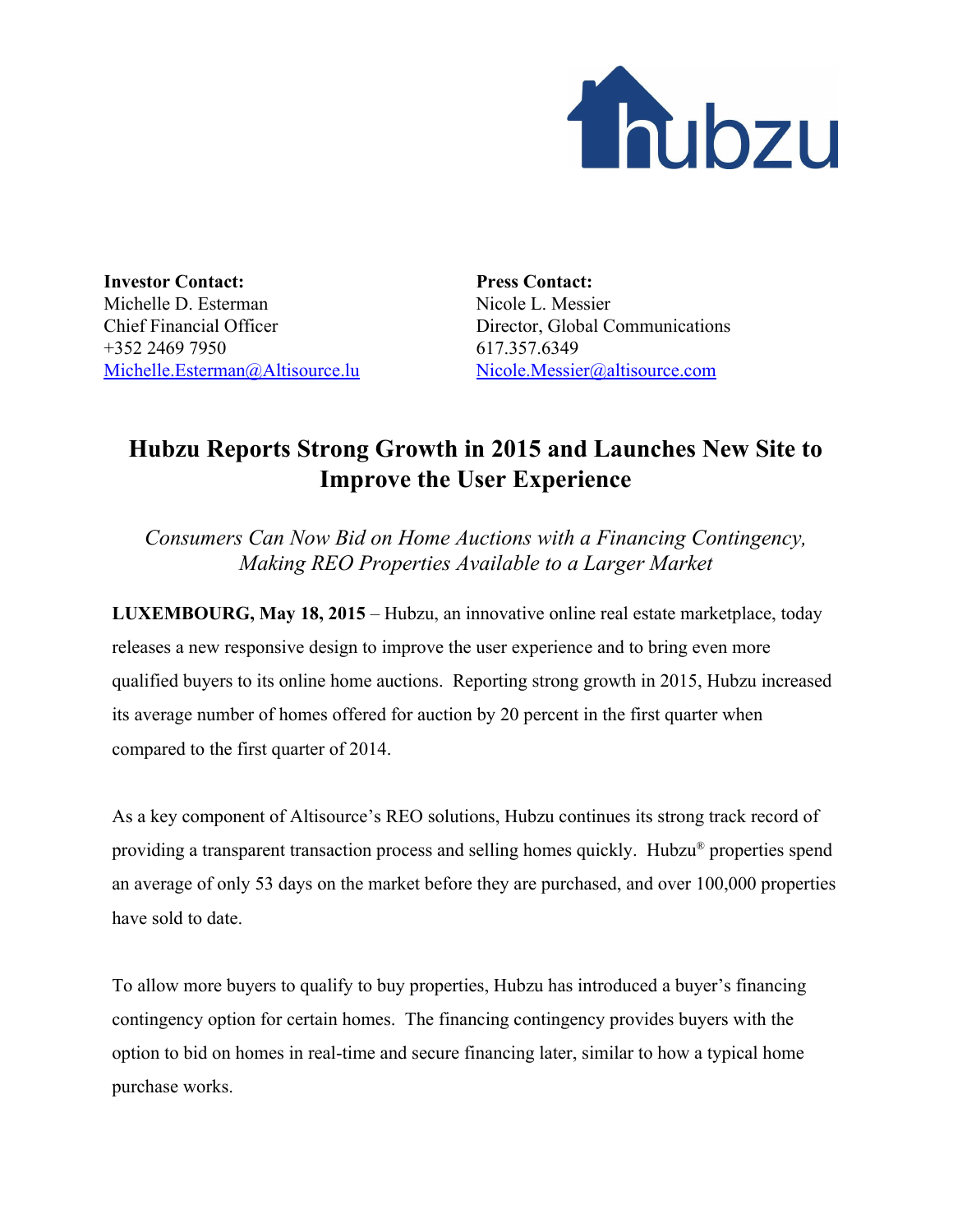

"Since 2009, institutional investors and sellers have found tremendous value using Hubzu to auction and buy homes," said Steve Udelson, President of Altisource Online Real Estate. "Now consumers, who seek an affordable auction property but need to secure financing if they win an auction, can use Hubzu just as easily as investors who already have financing in place or pay cash. This enhancement continues to demonstrate that Hubzu is a great marketplace to transact for all qualified buyers."

In addition, the enhanced website experience on Hubzu.com features:

- An auction bid and offer process now optimized for mobile and tablet providing an efficient buying process that is accessible from virtually anywhere at any time,
- A new property listing design with more detailed information about home features and neighborhoods,
- And a range of new tools to help first-time home buyers.

## **About Hubzu®**

Hubzu is an innovative real estate auction marketplace that empowers buyers, sellers and their agents to achieve greater value. Since 2009, we have facilitated the sale of over 100,000 homes via a transparent online sales and auction process. Licensed agents and brokers use our platform to list, buy and market properties for their clients. Home buyers benefit from our search tools, automated and transparent bidding process and agent referral program to find and purchase their new home. Hubzu is part of the Altisource Portfolio Solutions S.A. family of businesses. Additional information is available at [www.hubzu.com,](http://www.hubzu.com/) [www.facebook.com/hubzu](http://www.facebook.com/hubzu) and [https://twitter.com/Hubzu.](https://twitter.com/Hubzu)

## **About Altisource**®

Altisource Portfolio Solutions S.A. is a premier marketplace and transaction solutions provider for the real estate, mortgage and consumer debt industries offering both distribution and content. Altisource leverages proprietary business process, vendor and electronic payment management software and behavioral science based analytics to improve outcomes for marketplace participants. Altisource has been named to Fortune's fastest growing global [companies](http://fortune.com/100-fastest-growing-companies/altisource-portfolio-solutions-26/) two years in a row. Additional information is available at [www.Altisource.com.](http://www.altisource.com/?utm_campaign=ASPS_General%7CHubzu_2015_May_Update_PR&utm_source=PR&utm_medium=PR&utm_content=boilerplate_link)